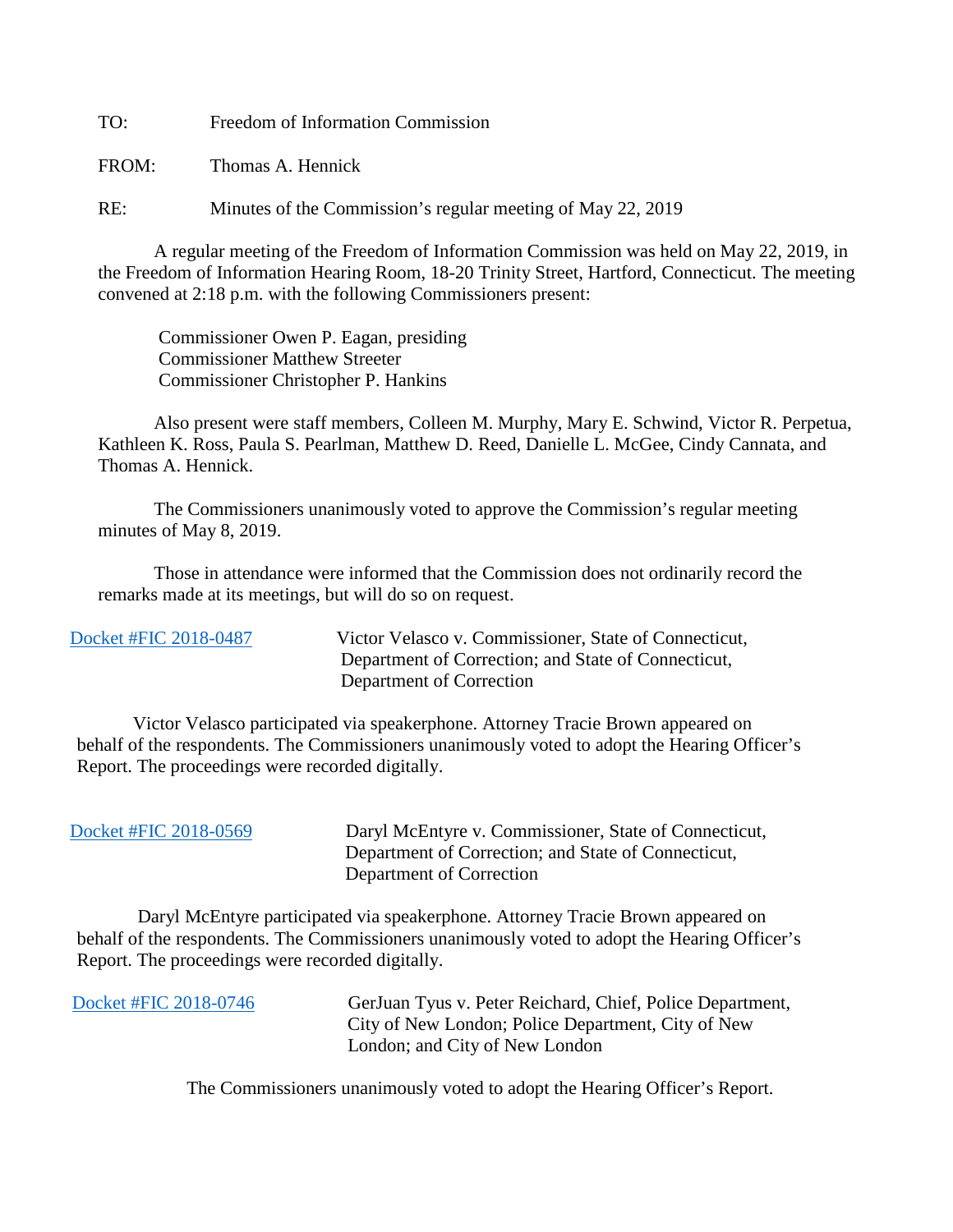Minutes, Regular Meeting, May 22, 2019 Page 2

| Docket #FIC 2018-0747 | GerJuan Tyus v. Peter Reichard, Chief, Police Department,<br>City of New London; Police Department, City of New         |
|-----------------------|-------------------------------------------------------------------------------------------------------------------------|
|                       | London; and City of New London                                                                                          |
|                       | The Commissioners unanimously voted to adopt the Hearing Officer's Report.                                              |
| Docket #FIC 2018-0325 | Yvonne Perkins v. Chief, Police Department, City of Danbury;<br>Police Department, City of Danbury; and City of Danbury |
|                       | The Commissioners unanimously voted to adopt the Hearing Officer's Report.                                              |

[Docket #FIC 2018-0341](https://www.ct.gov/foi/lib/foi/minutes/2019/may22/2018-0341.pdf) Raymond Pietrorazio v. Chairman, Connecticut Siting Council; and Connecticut Siting Council

 Raymond Pietrorazio appeared on his own behalf. Assistant Attorney General Robert Marconi appeared on behalf of the respondents. The Commissioners unanimously voted to amend the Hearing Officer's Report. The Commissioners unanimously voted to adopt the Hearing Officer's Report as amended.\* The proceedings were recorded digitally.

 [Docket #FIC 2018-0386](https://www.ct.gov/foi/lib/foi/minutes/2019/may22/2018-0386.pdf) Christopher Peak and New Haven Independent v. Darnell Goldson, President, Board of Education, New Haven Public Schools; and Board of Education, New Haven Public Schools

The Commissioners unanimously voted to adopt the Hearing Officer's Report.

 [Docket #FIC 2018-0390](https://www.ct.gov/foi/lib/foi/minutes/2019/may22/2018-0390.pdf) Christopher Peak and New Haven Independent v. Darnell Goldson, President, Board of Education, New Haven Public Schools; and Board of Education, New Haven Public Schools

The Commissioners unanimously voted to adopt the Hearing Officer's Report.

| Docket #FIC 2018-0396 | Mario Boone And WTNH News 8 v. Mayor, Town of |
|-----------------------|-----------------------------------------------|
|                       | Rocky Hill; and Town of Rocky Hill            |

 Attorney Michael Rose appeared on behalf of the respondents. The Commissioners tabled the matter. The proceedings were recorded digitally.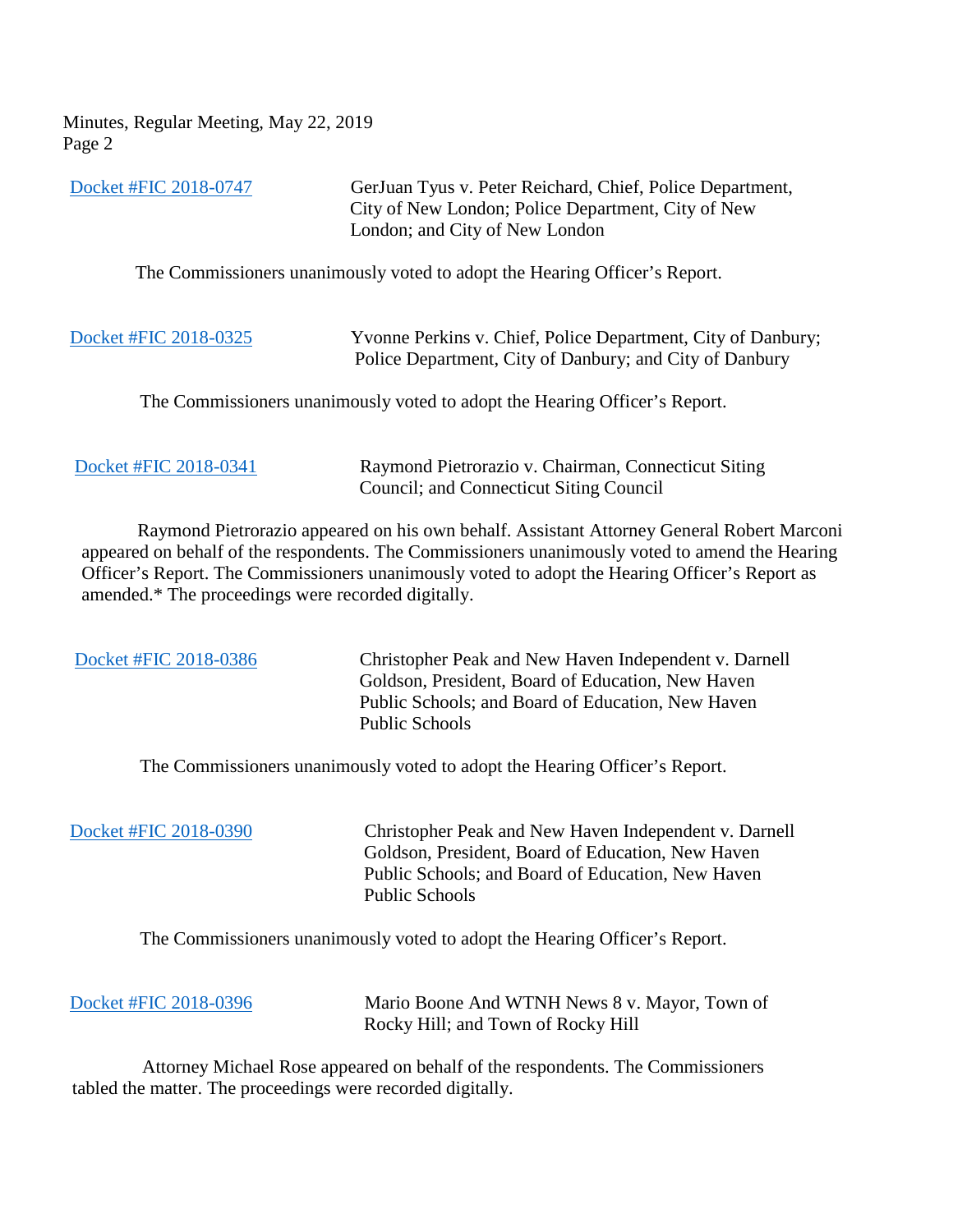Regular Meeting, May 22, 2019 Page 3

[Docket #FIC 2018-0423](https://www.ct.gov/foi/lib/foi/minutes/2019/may22/2018-0423.pdf) Adrienne Couture v. Chairman, Planning and Zoning Commission, Town of Shelton; Planning and Zoning Commission, Town of Shelton; and Town of Shelton

 Adrienne Couture appeared on her own behalf. The Commissioners unanimously voted to adopt the Hearing Officer's Report. The proceedings were recorded digitally.

[Docket #FIC 2018-0755](https://www.ct.gov/foi/lib/foi/minutes/2019/may22/2018-0755.pdf) John Goralski and the Southington Observer v. Dawn Miceli, as member, Town Council, Town of Southington; Chris Palmieri, as member, Town Council, Town of Southington; Town Council, Town of Southington; and Town of Southington

The Commissioners unanimously voted to adopt the Hearing Officer's Report.

 Kathleen K. Ross reported on the Appellate Court Decision in Michael Aronow v. Freedom of Information Commission. (AC 41297) (May 14, 2019).

Victor R. Perpetua reported on pending appeals.

Colleen M. Murphy and Paula S. Pearlman reported on legislation.

The meeting was adjourned at 3:55 p.m.

 $\mathcal{L}_\text{max}$  , which is a set of the set of the set of the set of the set of the set of the set of the set of the set of the set of the set of the set of the set of the set of the set of the set of the set of the set of Thomas A. Hennick MINREGmeeting 05222019/tah/05232019

\* See attached for amendments